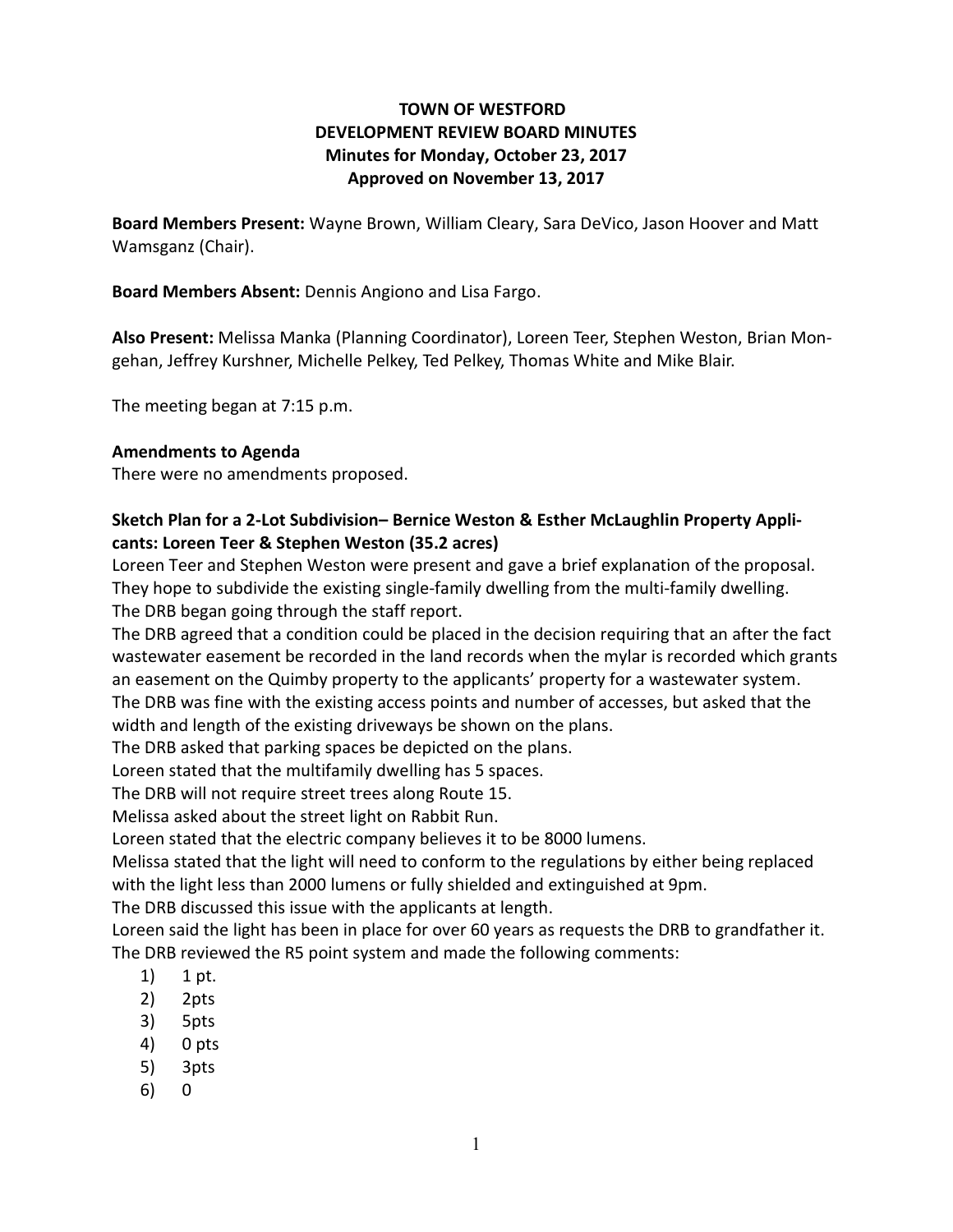- 7) 3 pts
- 8) 5pts
- 9) 0 pts
- 10) 4pts
- 11) 0 questionable
- 12) 2 pts
- Total:25 pts

The DRB informed the applicants that they will need to reach 27 points. They suggested looking into screening along the roadway or screening the parking areas, but it is up to the applicant to determine how the application will reach the required number of points.

Loreen and Stephen asked the DRB to consider grandfathering the light, driveways and screening and determine them to be acceptable.

The meeting was opened to the public and no comments were heard.

# **Continued: Public Hearing for Appeal of Administrative Officer Decision– Theodore & Michelle Pelkey Property**

Theodore Pelkey, Michelle Pelkey, Brian Mongehan (attorney) and Jeffrey Kurshner (engineer) were present.

Brian stated that he was informed of an outburst by the chair at the last hearing and asked for Matt's recusal.

Matt stated that he sought the advice of the Town Attorney and does not believe recusal is necessary. He added that he believes he can be fair and balanced. He asked Brian if he had listened to the recording of the last meeting.

Brian said no.

Matt suggested he listen to the recording.

Brian asked how the court stipulation was being considered.

Matt said this was discussed at length at the last meeting and the DRB needs to go through the staff report at this point.

The DRB began by asking the use of the structure and stating they need to determine whether the use/structure are principal or accessory.

Jeffrey questioned whether square footage determines whether something is principal or accessory to a residential use. He said the regulations do not define the word "size" and therefore size is objective. He added that the property has an active home occupation permit and that use may move to the proposed structure, but that is not what is being proposed at this time. He added that he does not believe this proposal will create more traffic. Jeffrey stated he does not need to describe a home occupation because one is not proposed and the garage will be used to store big toys as an accessory to a residential use on the property. He added that if his clients want to change the use they will apply for DRB approval.

The DRB then went through the site design and engineering standards.

Jeffrey stated again that the use of residential and noted that zoning permits aren't required to meet the site design and engineering standards.

The DRB agreed the driveway appeared to be fine.

Jeffrey said he could provide a letter from the Fire Department confirming that the existing construction of the driveway is sufficient to provide emergency access.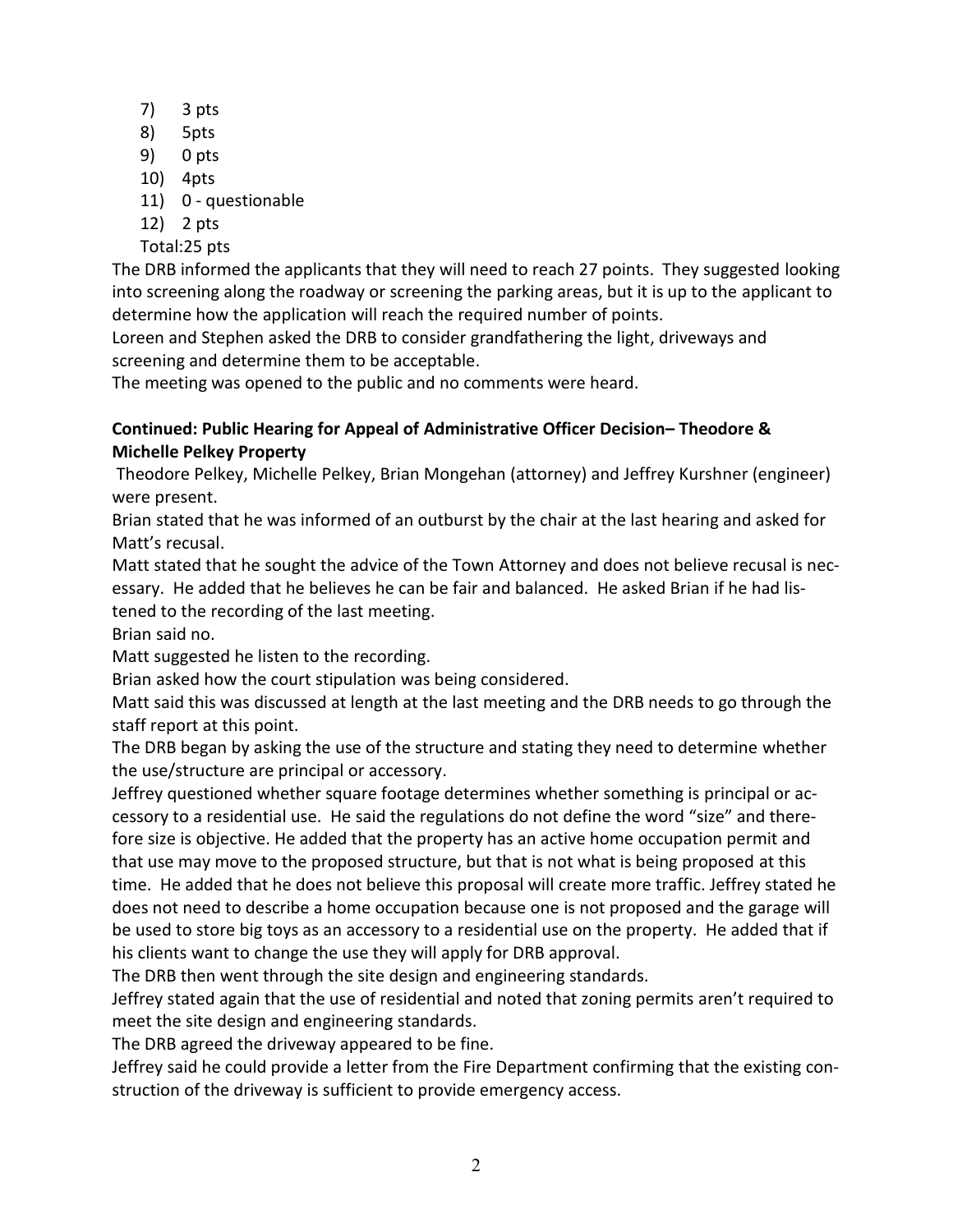Jeffrey stated that there is a swale between the dwelling and proposed structure that will adequately address storm water and there will be no runoff from a 1-year storm event.

Jeffrey stated that utilities are not shown but they will be underground.

Jeffrey stated that due to the use being residential they have not shown parking as is typical for residential uses. He said parking will occur in the gravel drive.

Jeffrey said there will be security lighting which will be down-shielded and probably motion activated.

Jeffrey said no signs are proposed.

The DRB discussed the fact that state permits where not addressed.

Jeffrey stated that Kate never asked for state permits or made them a condition of approval but rather denied the application.

Kate said she used the stipulation to review the application and that she is adamant that due to the use and scale of the development the Administrative Officer does not have the authority to approve the permit. She said size and future uses deem this a principal structure by definition. Jeffrey asked the definition of size.

Sara said subordinate and incidental to the principal structure.

The DRB went through the R5 point system and made the following comments:

- 1) 1 pts
- 2) 5 pts
- 3) 5 pts
- 4) 1 pts
- 5) 1 pts
- 6) 2 pts
- 7) 2 or 0 pts
- 8) 2 pts
- 9) 0 pts
- 10) 3 pts
- 11) 2 pts
- 12) 1 pts

Total: 25 points

The DRB asked whether site, elevation or architectural plans were reviewed during mediation. Jeffrey said no but everyone knew that was being proposed at mediation.

Kate stated that there are dimensional standards and noting the height as less than 35 feet is just stating the upper limit without providing adequate information.

Jeffrey said the building is in flux.

Jason stated that less than 35 feet is not specific and an 8000-square foot structure or 80 ft by 100 ft by 34 % ft begs the question of whether this is accessory or principal structure. He added that the description provided is not explicit and more information would be helpful to make the accessory versus principal determination.

Jeffrey stated that elevations were not provided but they were not required and said they should have been required if they were necessary. He noted that he brought drawings submitted for previously to the court which show no negative visual impacts and presented them to the DRB.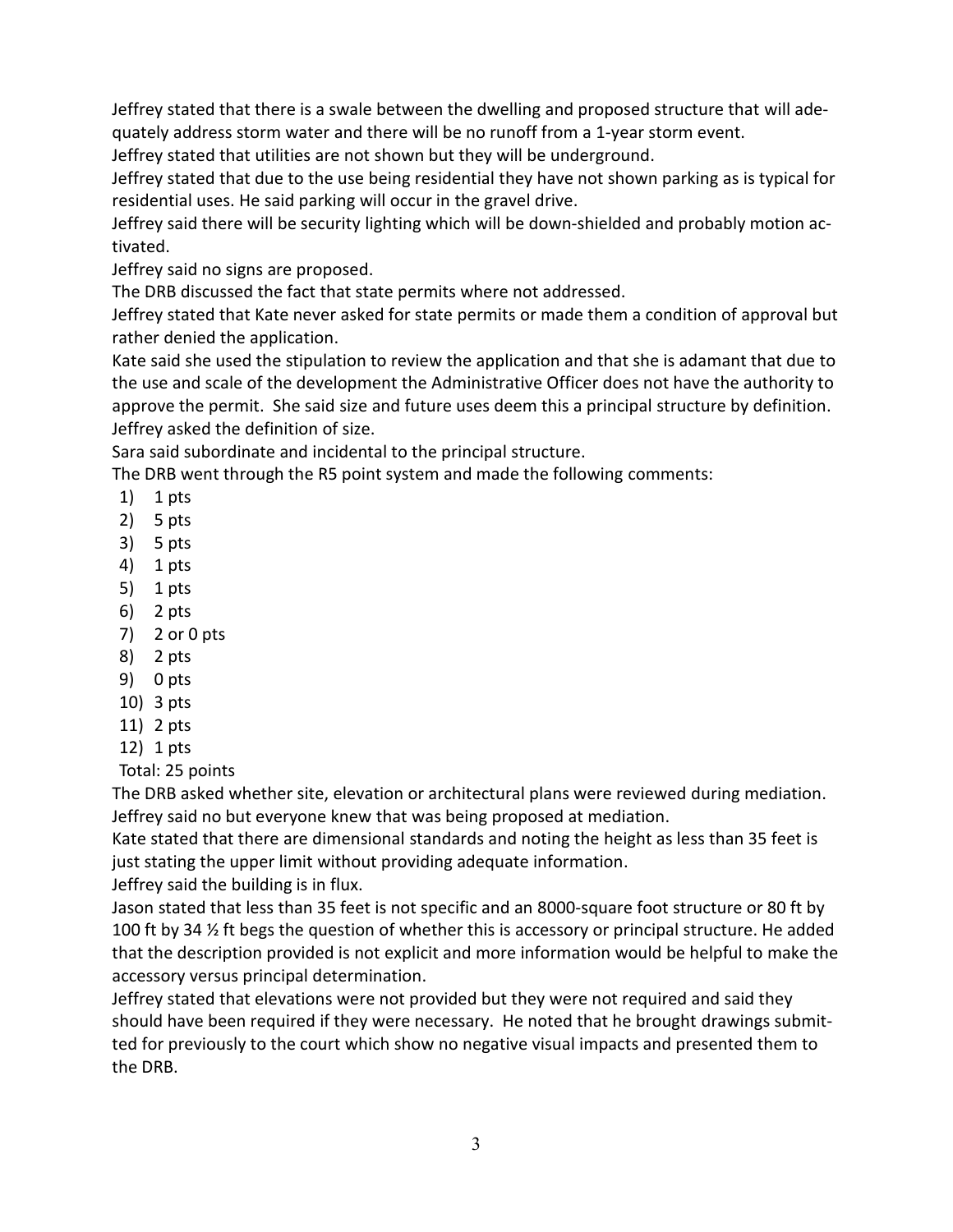Melissa stated that the DRB should not be taking new information on the application but rather making a determination on what was submitted to the Administrative Officer.

Kate noted that (e) of the stipulation is very specific with regard to what is required of the building and the applicant has not proved conformance with what was submitted.

Kate said that she was willing to work with the applicant but more information is needed. She noted that less information was present during mediation and the stipulation required additional information to be submitted to the town prior to receiving any approvals. However, she again noted that she does not believe this proposal to be an accessory use/structure and as proposed she does not have authority to take action on this application.

Jeffrey said his client received 25 points without needing to submit additional information. Brian said he does not want to see this remanded to the Administrative Officer but rather approved by the DRB.

Jason questioned whether this should have been deemed an incomplete application versus a denial.

Kate stated that Mr. Pelkey regularly called for status updates on the application where she stated she needed more information and questioned whether he was being forth coming about the use and he invited her to deny the permit. She said she would have liked more information about the proposal.

The hearing was opened to the DRB and no additional questions were raised.

The hearing was opened to the appellant and no additional testimony was given.

The hearing was opened to the public.

Tom White stated that the building as proposed is not subordinate in the view of a normal person but rather this is a principal structure. He agreed that the structure would be screened from the north but said the screening from the south is ineffective. He added that the garage doors would be visible from Route 128 and the view from the driveway access should not be the only one considered. He said the doors should be placed on the east side of the building for the least visual impact to abutters. He ended by saying the pictures submitted are deceiving. Mike Blair said the proposal was commercial and should require 27 pts. He then asked how the Pelkeys will meet all the other regulations with after the fact approval if the building is not built to standard now. He stated the big toys that will be stored on site are in fact commercial vehicles. He added that he echoes Mr. White's observations that the doors should be placed on the eastside of the building and additional screening should be placed to the south. He ended by

saying this development as proposed will cause the neighbors to suffer and reduce property values in the area.

Kate said the DRB has awarded these points based on hearsay with no assurances that the proposal meets the regulations and in her review of the application the proposal does not meet the regulations.

Wayne MOVED to close the public hearing. Sara SECONDED the motion. The motion PASSED: 5 – 0.

# **Other Business, Citizens to be Heard & Announcements**

There were no citizens to be heard.